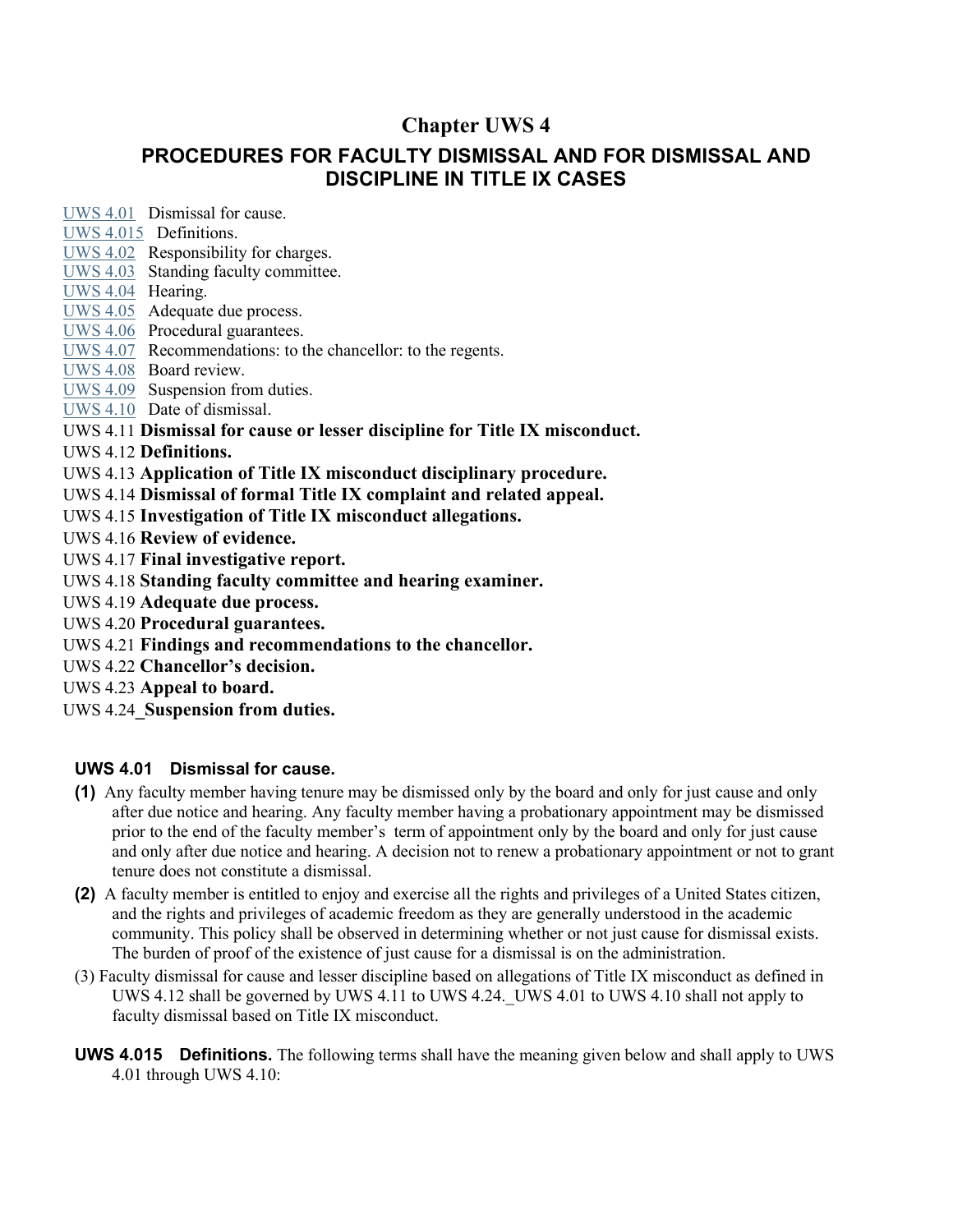- **(1)** "Clear and convincing evidence" means information that would persuade a reasonable person to have a firm belief that a proposition is more likely true than not true. It is a higher standard of proof than "preponderance of the evidence."
- **(2)** "Complainant" means any individual who is alleged to be the subject of sexual harassment, sexual assault, dating violence, domestic violence, stalking, or sexual exploitation as defined in this section.
- **(3)** "Complaint" means an allegation against a faculty member reported to an appropriate university official.
- **(4)** "Consult" or "consulting" means thoroughly reviewing and discussing the relevant facts and discretionary issues.
- **(5)** "Dating violence" means violence committed by a person who is or has been in a social relationship of a romantic or intimate nature with the complainant; and where the existence of such a relationship shall be determined based on a consideration of the following factors: the length of the relationship, the type of relationship, and the frequency of interaction between the persons involved in the relationship.
- **(6)** "Domestic violence" means felony or misdemeanor crimes of violence committed by a current or former spouse or intimate partner of the complainant, by a person with whom the complainant shares a child in common, by a person who is cohabitating with or has cohabitated with the complainant as a spouse or intimate partner, by a person similarly situated to a spouse of the complainant under the domestic or family violence laws of Wisconsin, or by any other person against an adult or youth complainant who is protected from that person's acts under the domestic or family violence laws of Wisconsin. (See ss. 813.12(1)(am) and 968.075).
- **(7)** "Preponderance of the evidence" means information that would persuade a reasonable person that a proposition is more probably true than not. It is a lower standard of proof than "clear and convincing evidence."
- **(8)** "Reporting Party" means one or more individuals or groups filing a complaint as defined in sub. [\(3\).](http://docs.legis.wisconsin.gov/document/administrativecode/UWS%204.015(3)) A reporting party may also be a complainant as defined in sub. [\(2\).](http://docs.legis.wisconsin.gov/document/administrativecode/UWS%204.015(2))

**(9)** "Sexual harassment" means conduct on the basis of sex that satisfies one or more of the following:

- a) An employee of the institution conditions the provision of an aid, benefit, or service of the institution directly or indirectly on an individual's participation in unwelcome sexual conduct;
- b) Unwelcome conduct of a sexual nature directed towards a student, an employee, or a person participating in a program or activity of the university that, when using the legal "reasonable person" standard:
	- 1. Is so severe, pervasive, and objectively offensive that it effectively denies the person equal access to the institution's education program or activity; or
	- 2. Is so severe or pervasive, and objectively offensive that it has the purpose or effect of unreasonably interfering with an individual's academic or work performance or participation in a university sponsored or supported activity or creates an intimidating, hostile, or offensive academic, working, or program or activity related environment.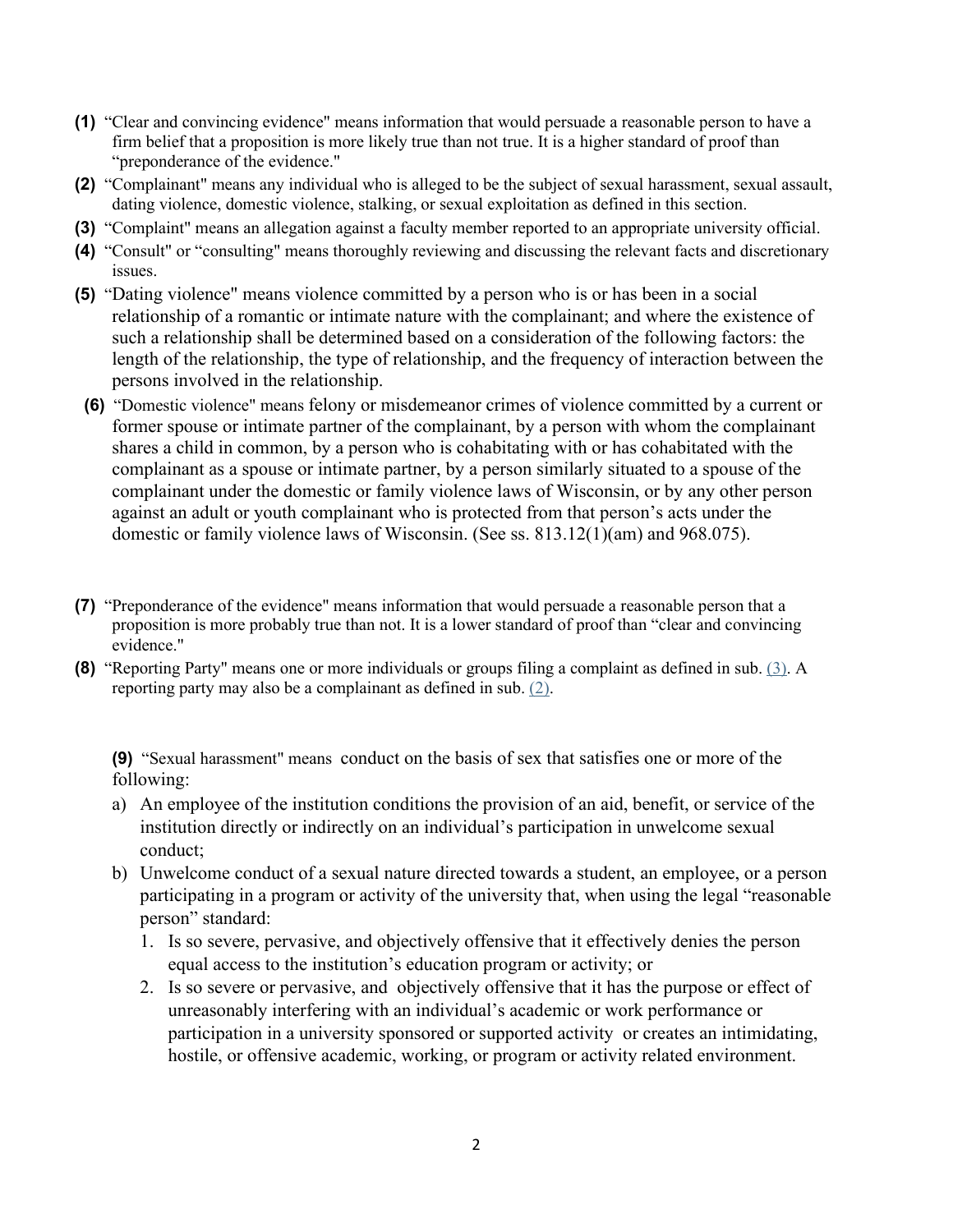**(10)** "Sexual assault" means. an offense that meets the definition of rape, [fondling,](https://www.law.cornell.edu/definitions/index.php?width=840&height=800&iframe=true&def_id=3112f914903fb64936d08c8c15e2ea59&term_occur=999&term_src=Title:34:Subtitle:B:Chapter:VI:Part:668:Subpart:D:668.46) [incest,](https://www.law.cornell.edu/definitions/index.php?width=840&height=800&iframe=true&def_id=5ee45180f812d62eecc4e6aa2a0693b4&term_occur=999&term_src=Title:34:Subtitle:B:Chapter:VI:Part:668:Subpart:D:668.46) or [statutory](https://www.law.cornell.edu/definitions/index.php?width=840&height=800&iframe=true&def_id=d378725adf04ddf1e40cd14d6e338cca&term_occur=999&term_src=Title:34:Subtitle:B:Chapter:VI:Part:668:Subpart:D:668.46)  [rape](https://www.law.cornell.edu/definitions/index.php?width=840&height=800&iframe=true&def_id=d378725adf04ddf1e40cd14d6e338cca&term_occur=999&term_src=Title:34:Subtitle:B:Chapter:VI:Part:668:Subpart:D:668.46) as defined below. 20 U.S.C. 1092(f)(6)(A)(v), 34 CFR 668.46(a).

(a) Rape: The penetration, no matter how slight, of the vagina or anus with any body part or object, or oral penetration by a sex organ of the complainant, without the consent of the complainant.

(b) Fondling: The touching of the private body parts of the complainant for the purpose of sexual gratification, without the consent of the complainant, including instances where the complainant is incapable of giving consent because of their age or because of their temporary or permanent mental incapacity.

(c) Incest: Sexual intercourse between persons who are related to each other within the degrees wherein marriage is prohibited by law (See s. 944.06, Stats.)

(d) Statutory Rape: Sexual intercourse with a complainant who is under the statutory age of consent (See s. 948.02, Stats.)

- **(11)** "Stalking" means .engaging in a course of conduct directed at the complainant that would cause a reasonable person to fear for their safety or the safety of others; or suffer substantial emotional distress.
- (12) "Consent" means words or overt actions by a person who is competent to give informed consent, indicating a freely given agreement to engage in sexual activity or other activity referenced in the definitions of sexual assault and sexual exploitation in this section. A person is unable to give consent if the person is incapacitated because of drugs, alcohol, physical or intellectual disability, or unconsciousness.
- (13) "Incapacitation" means the state of being unable to physically and/or mentally make informed rational judgments and effectively communicate, and may include unconsciousness, sleep, or blackouts, and may result from the use of alcohol or other drugs. Where alcohol or other drugs are involved, evaluation of incapacitation requires an assessment of how the consumption of alcohol and/or drugs affects a person's decision-making ability; awareness of consequences; ability to make informed, rational judgments; capacity to appreciate the nature and quality of the act; or level of consciousness. The assessment is based on objectively and reasonably apparent indications of incapacitation when viewed from the perspective of a sober, reasonable person.
- **(14)** "Sexual Exploitation" occurs when an individual attempts, takes or threatens to take, nonconsensual sexual advantage of another person. Examples include, but are not limited to:

a) Without the knowledge and consent of all participants – 1) observing, recording, or photographing private body parts or sexual activity of the complainant(s);

2) allowing another person to observe, record, or photograph sexual activity or private body parts of the complainant(s); or

3) otherwise distributing recordings, photographs, or other images of the sexual activity or private body parts of the complainant(s);

b) Masturbating, touching one's genitals, or exposing one's genitals in the complainant's presence without the consent of the complainant, or inducing the complainant to do the same.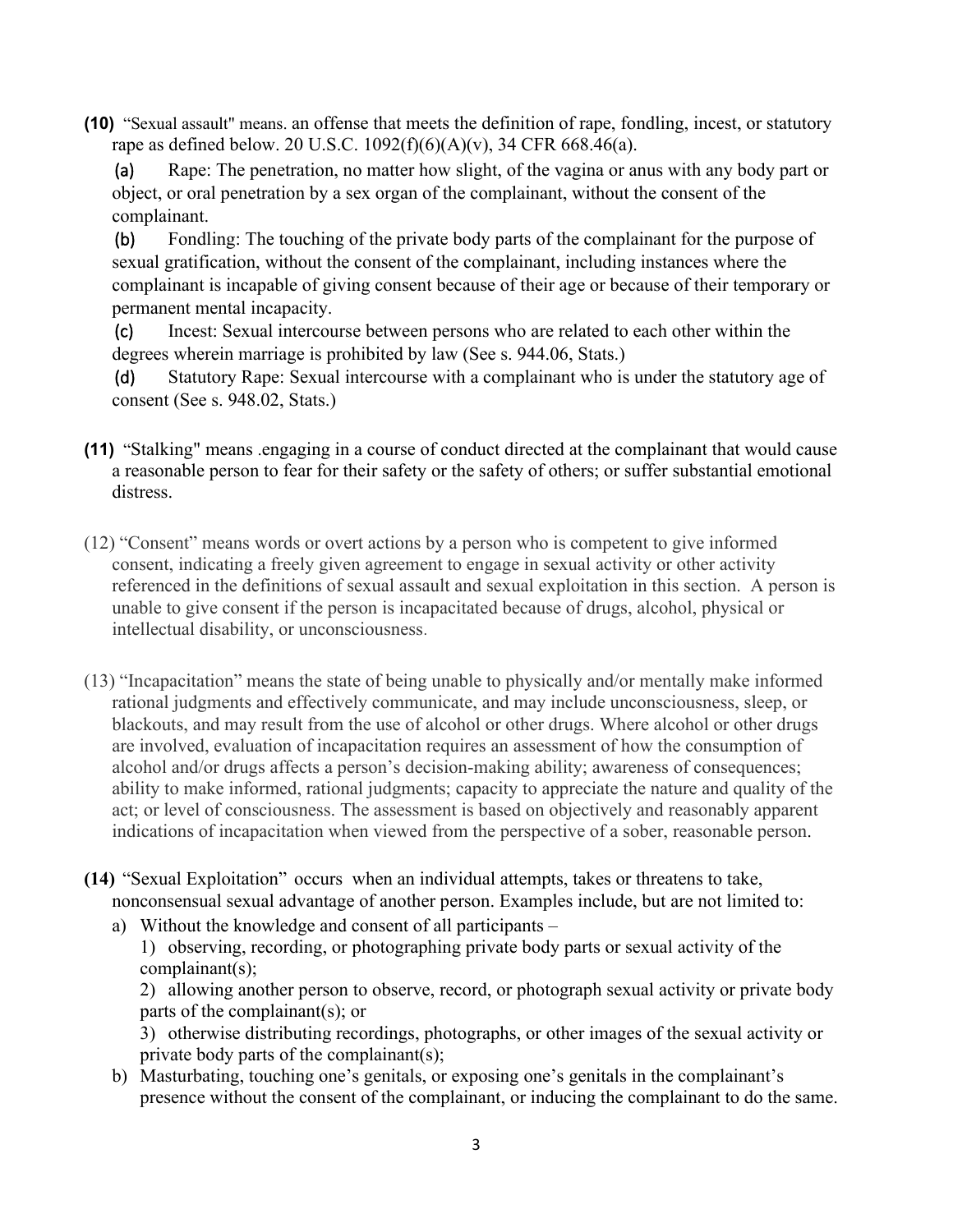- c) Dishonesty or deception regarding the use of contraceptives or condoms during the course of sexual activity
- d) Inducing incapacitation through deception for the purpose of making the complainant vulnerable to non-consensual sexual activity;
- e) Coercing the complainant to engage in sexual activity for money or anything of value;
- f) Threatening distribution of the following, to coerce someone into sexual activity or providing money or anything of value:
	- 1) Photos, videos, or recordings depicting private body parts or sexual activity of the complainant(s), or
	- 2) Other information of a sexual nature involving the complainant (for example, may include but is not limited to, sexual history or sexual orientation).

### **UWS 4.02 Responsibility for charges.**

- **(1)** Whenever the chancellor of an institution within the University of Wisconsin system receives a complaint against a faculty member which the chancellor deems substantial and which, if true, might lead to dismissal under s. [UWS 4.01,](http://docs.legis.wisconsin.gov/document/administrativecode/UWS%204.01) the chancellor, or designee, shall within a reasonable time initiate an investigation and shall, prior to reaching a decision on filing charges, offer to discuss the matter informally with the faculty member. For complaints of sexual harassment, sexual assault, dating violence, domestic violence, sexual exploitation, or stalking, the chancellor, or designee, shall appoint the Title IX Coordinator, or designee, to initiate an investigation in accordance with applicable policies. The chancellor, or designee, shall also offer to discuss the matter informally with the complainant, and provide information regarding rights under this chapter. Both the faculty member and the complainant shall have the right to be accompanied by an advisor of their choice at any meeting or proceeding that is part of the institutional disciplinary process. A faculty member may be dismissed only after receipt of a written statement of specific charges from the chancellor as the chief administrative officer of the institution and, if a hearing is requested by the faculty member, in accordance with the provisions of this chapter. If the faculty member does not request a hearing, action shall proceed along normal administrative lines but the provisions of ss. [UWS 4.02,](http://docs.legis.wisconsin.gov/document/administrativecode/UWS%204.02) [4.09,](http://docs.legis.wisconsin.gov/document/administrativecode/UWS%204.09) and [4.10](http://docs.legis.wisconsin.gov/document/administrativecode/UWS%204.10) shall still apply.
- **(2)** Any formal statement of specific charges for dismissal sent to a faculty member shall be accompanied by a statement of the appeal procedures available to the faculty member.
- **(3)** The statement of charges shall be served personally, by electronic means, or by certified mail, return receipt requested. If such service cannot be made within 20 days, service shall be accomplished by first class mail and by publication as if the statement of charges were a summons and the provisions of s. [801.11 \(1\) \(c\),](http://docs.legis.wisconsin.gov/document/statutes/801.11(1)(c)) Stats., were applicable. Such service by mailing and publication shall be effective as of the first insertion of the notice of statement of charges in the newspaper. If the statement of charges includes sexual harassment, sexual assault, dating violence, domestic violence, sexual exploitation, or stalking, the statement shall be provided to the complainant upon request, except as may be precluded by applicable state or federal law.
- **UWS 4.03 Standing faculty committee.** The faculty of each institution shall provide a standing committee charged with hearing dismissal cases and making recommendations under this chapter. This standing faculty committee shall operate as the hearing agent for the board pursuant to s. [227.46 \(4\),](http://docs.legis.wisconsin.gov/document/statutes/227.46(4)) Stats., and conduct the hearing, make a verbatim record of the hearing, prepare a summary of the evidence and transmit such record and summary along with its recommended findings of law and decision to the board according to s. [UWS 4.07.](http://docs.legis.wisconsin.gov/document/administrativecode/UWS%204.07)
- **UWS 4.04 Hearing.** If the faculty member requests a hearing within 20 days of notice of the statement of charges (25 days if notice is by first class mail and publication), such a hearing shall be held not later than 20 days after the request except that this time limit may be enlarged by mutual written consent of the parties, or by order of the hearing committee. The request for a hearing shall be addressed in writing to the chairperson of the standing faculty committee created under s. [UWS 4.03.](http://docs.legis.wisconsin.gov/document/administrativecode/UWS%204.03)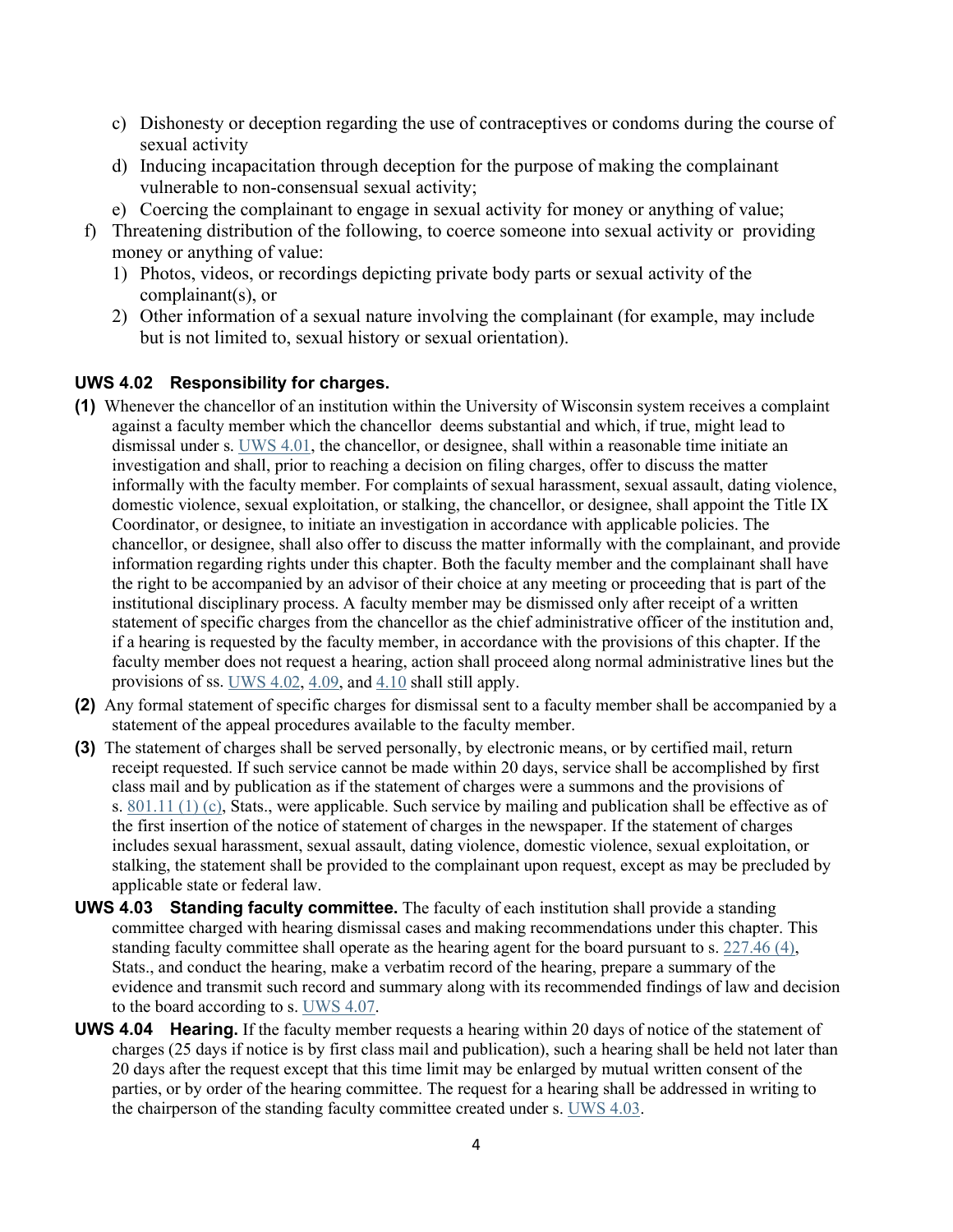#### **UWS 4.05 Adequate due process.**

- **(1)** A fair hearing for a faculty member whose dismissal is sought under s. [UWS 4.01](http://docs.legis.wisconsin.gov/document/administrativecode/UWS%204.01) shall include the following:
- **(a)** Service of written notice of hearing on the specific charges at least 10 days prior to the hearing;
- **(b)** A right to the names of witnesses and of access to documentary evidence upon the basis of which dismissal is sought;
- **(c)** A right to be heard in the faculty member's defense;
- **(d)** A right to an advisor, counsel, or other representatives, and to offer witnesses;
- **(e)** A right to confront and cross-examine adverse witnesses. If the complaint involves sexual harassment, sexual assault, dating violence, domestic violence, sexual exploitation, or stalking, the hearing committee may reasonably restrict the faculty member or the complainant from questioning each other;
- **(f)** A verbatim record of all hearings, which might be a sound recording, provided at no cost;
- **(g)** Written findings of fact and decision based on the hearing record;
- **(h)** Admissibility of evidence governed by s.  $227.45$  (1) to  $(4)$ , Stats.
- **(2)** If the complaint involves sexual harassment, sexual assault, dating violence, domestic violence sexual exploitation, or stalking, the complainant shall have all the rights provided to the faculty member in sub.  $(1)$  (a) to  $(h)$ , except as may be precluded by applicable state or federal law.

#### **UWS 4.06 Procedural guarantees.**

- **(1)** Any hearing held shall comply with the requirements set forth in s. [UWS 4.05.](http://docs.legis.wisconsin.gov/document/administrativecode/UWS%204.05) The following requirements shall also be observed:
- **(a)** The burden of proof of the existence of just cause is on the administration or its representatives;
- **(am)** For complaints involving sexual harassment, sexual assault, dating violence, domestic violence, sexual exploitation or stalking, the standard of proof shall be a preponderance of the evidence;
- **(b)** No faculty member who participated in the investigation of allegations leading to the filing of a statement of charges, or in the filing of a statement of charges, or who is a material witness shall be qualified to sit on the committee in that case;
- **(c)** The hearing shall be closed unless the faculty member under charges requests an open hearing, in which case it shall be open (see subch.  $V$  [of ch. 19,](http://docs.legis.wisconsin.gov/document/statutes/subch.%20V%20of%20ch.%2019) Stats., Open Meeting Law);
- **(d)** The faculty hearing committee may, on motion of either party, and, if the complaint involves sexual harassment, sexual assault, dating violence, domestic violence, sexual exploitation, or stalking, on the motion of the complainant, disqualify any one of its members for cause by a majority vote. If one or more of the faculty hearing committee members disqualify themselves or are disqualified, the remaining members may select a number of other members of the faculty equal to the number who have been disqualified to serve, except that alternative methods of replacement may be specified in the rules and procedures adopted by the faculty establishing the standing committee under s. [UWS 4.03;](http://docs.legis.wisconsin.gov/document/administrativecode/UWS%204.03)
- **(e)** The faculty hearing committee shall not be bound by common law or statutory rules of evidence and may admit evidence having reasonable probative value but shall exclude immaterial, irrelevant, or unduly repetitious testimony, and shall give effect to recognized legal privileges;
- **(f)** If the faculty hearing committee requests, the chancellor shall provide legal counsel after consulting with the committee concerning its wishes in this regard. The function of legal counsel shall be to advise the committee, consult with them on legal matters, and such other responsibilities as shall be determined by the committee within the provisions of the rules and procedures adopted by the faculty of the institution in establishing the standing faculty committee under s. [UWS 4.03;](http://docs.legis.wisconsin.gov/document/administrativecode/UWS%204.03)
- **(g)** If a proceeding on charges against a faculty member not holding tenure is not concluded before the faculty member's appointment would expire, faculty member may elect that such proceeding be carried to a final decision. Unless the faculty member so elects in writing, the proceeding shall be discontinued at the expiration of the appointment;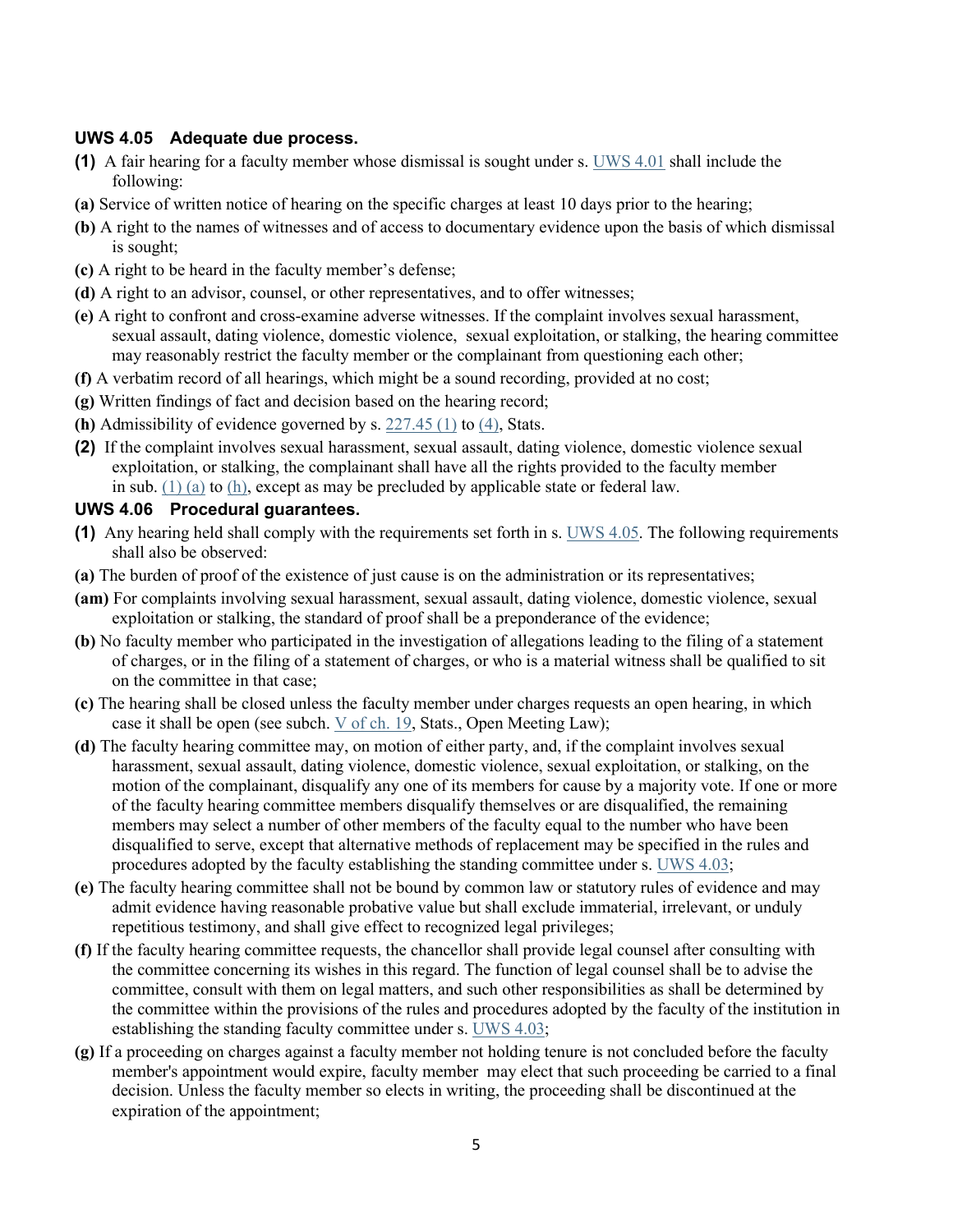- **(h)** If a faculty member whose dismissal is sought has requested a hearing, discontinuance of the proceeding by the institution is deemed a withdrawal of charges and a finding that the charges were without merit;
- **(i)** Nothing in this section shall prevent the settlement of cases by mutual agreement between the administration and the faculty member, with board approval, at any time prior to a final decision by the board;
- **(j)** Adjournment shall be granted to enable the parties, including the complainant, to investigate evidence as to which a valid claim of surprise is made.

#### **UWS 4.07 Recommendations: to the chancellor: to the regents.**

- **(1)** The faculty hearing committee shall send to the chancellor and to the faculty member concerned, as soon as practicable after conclusion of the hearing, a verbatim record of the testimony and a copy of its report, findings, and recommendations. The committee may determine that while adequate cause for discipline exists, some sanction less severe than dismissal is more appropriate. Within 20 days after receipt of this material the chancellor shall review it and afford the faculty member an opportunity to discuss it. The chancellor shall prepare a written recommendation within 20 days following the meeting with the faculty member, unless the chancellor's proposed recommendation differs substantially from that of the committee. If the chancellor's proposed recommendations differ substantially from those of the faculty hearing committee, the chancellor shall promptly consult the faculty hearing committee and provide the committee with a reasonable opportunity for a written response prior to forwarding the recommendation. If the recommendation is for dismissal, the recommendation shall be submitted through the president of the system to the board. A copy of the faculty hearing committee's report and recommendations shall be forwarded through the president of the system to the board along with the chancellor's recommendation. A copy of the chancellor's recommendation shall also be sent to the faculty member concerned and to the faculty committee. For complaints involving sexual harassment, sexual assault, dating violence, domestic violence sexual exploitation, or stalking, the complainant shall have all rights provided to the faculty member in this paragraph, including the right to receive a copy of the chancellor's recommendation, except as may be precluded by applicable state or federal law.
- **(2)** Disciplinary action other than dismissal may be taken by the chancellor, after affording the faculty member an opportunity to be heard on the record, except that, upon written request by the faculty member, such action shall be submitted as a recommendation through the president to the board together with a copy of the faculty hearing committee's report and recommendation. For complaints involving sexual harassment, sexual assault, dating violence, domestic violence, sexual exploitation, or stalking, the complainant shall have all the rights provided to the faculty member in this paragraph.

#### **UWS 4.08 Board review.**

- **(1)** If the chancellor recommends dismissal, the board shall review the record before the faculty hearing committee and provide an opportunity for filing exceptions to the recommendations of the hearing committee or chancellor, and for oral arguments, unless the board decides to drop the charges against the faculty member without a hearing or the faculty member elects to waive a hearing. This hearing shall be closed unless the faculty member requests an open hearing (see subch. [V](http://docs.legis.wisconsin.gov/document/statutes/subch.%20V%20of%20ch.%2019) [of ch. 19,](http://docs.legis.wisconsin.gov/document/statutes/subch.%20V%20of%20ch.%2019) Stats., Open Meeting Law). For complaints involving sexual harassment, sexual assault, dating violence, domestic violence, sexual exploitation, or stalking, the complainant shall have the same opportunity for filing exceptions to the recommendations of the hearing committee or chancellor, and for oral arguments, as the faculty member.
- **(2)** If, after the hearing, the board decides to take action different from the recommendation of the faculty hearing committee and/or the chancellor, then before taking final action the board shall consult with the faculty hearing committee and/or the chancellor, as appropriate.
- **(3)** If a faculty member whose dismissal is sought does not request a hearing pursuant to s. [UWS 4.04](http://docs.legis.wisconsin.gov/document/administrativecode/UWS%204.04) the board shall take appropriate action upon receipt of the statement of charges and the recommendation of the chancellor.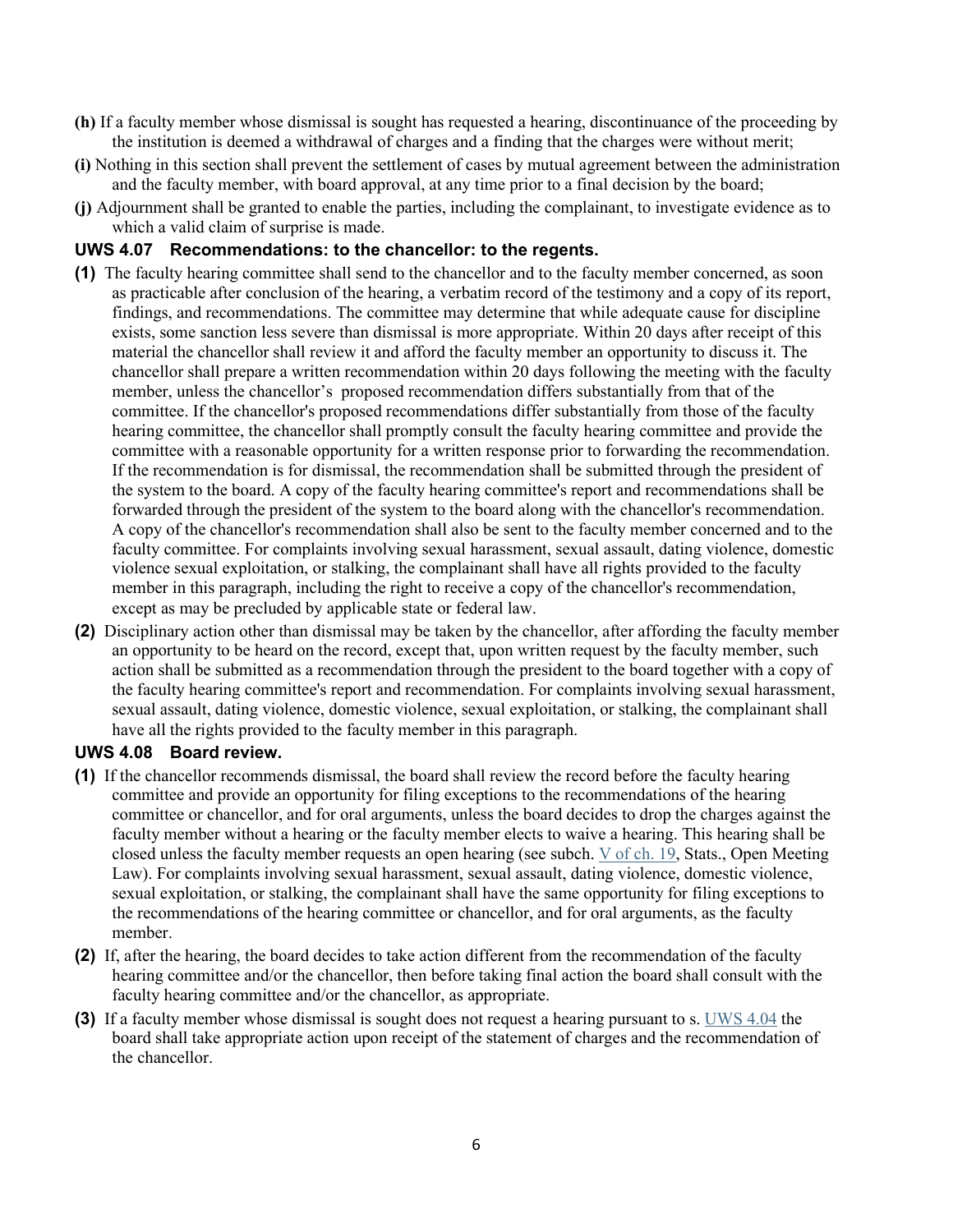- **(4)** For complaints involving sexual harassment, sexual assault, dating violence, domestic violence, sexual exploitation, or stalking, the faculty member and complainant shall be simultaneously notified of the board's final decision.
- **UWS 4.09 Suspension from duties.** Pending the final decision as to dismissal, the faculty member shall not normally be relieved of duties; but if, after consultation with appropriate faculty committees the chancellor finds that substantial harm to the institution may result if the faculty member is continued in the faculty member's position, the faculty member may be relieved immediately of the faculty member's duties, but pay shall continue until the board makes its decision as to dismissal, unless the chancellor also makes the determinations set forth in s. [UWS 7.06 \(1\)](http://docs.legis.wisconsin.gov/document/administrativecode/UWS%207.06(1)) in which case the suspension from duties may be without pay and the procedures set forth in s. [UWS 7.06](http://docs.legis.wisconsin.gov/document/administrativecode/UWS%207.06) shall apply.
- . **UWS 4.10 Date of dismissal.** A decision by the board ordering dismissal shall specify the effective date of the dismissal.

.

**UWS 4.11 Dismissal for cause or lesser discipline for Title IX misconduct. (1)** The board may dismiss a faculty member for cause, or impose lesser discipline on a faculty member, for Title IX misconduct as defined in s. UWS 4.12.

**(2)** Title IX misconduct allegations against faculty shall follow the disciplinary procedure in s. UWS  $4.11 - s$ . UWS 4.24. The board may dismiss a faculty member having tenure only for just cause and may otherwise discipline a faculty member having tenure only after due notice and hearing. The board may dismiss a faculty member having a probationary appointment prior to the end of the faculty member's term of appointment only for just cause and may otherwise discipline the faculty member only after due notice and hearing.

**(3)** A faculty member is entitled to enjoy and exercise all the rights and privileges of a United States citizen, and the rights and privileges of academic freedom as they are generally understood in the academic community. These rights and privileges shall be observed in determining whether or not just cause for dismissal, or grounds for other discipline, exists.

**(4)** The faculty member is presumed to be not responsible for the alleged Title IX misconduct until a final decision regarding responsibility is made at the conclusion of the disciplinary process. The burden of proof of the existence of just cause for a dismissal, or of grounds for other discipline, is on the university administration.

- **UWS** 4.12 Definitions. As used in s. UWS  $4.11 s$ . UWS 4.24, the following terms shall have the meaning given below:
- **(1)** "Complainant" means any individual who is alleged to be the subject of Title IX misconduct, as defined in this section.
- **(2)** "Consent" means words or overt actions by a person who is competent to give informed consent, indicating a freely given agreement to engage in sexual activity or other activity referenced in the definition of sexual assault in this section. A person is unable to give consent if the person is incapacitated because of drugs, alcohol, physical or intellectual disability, or unconsciousness.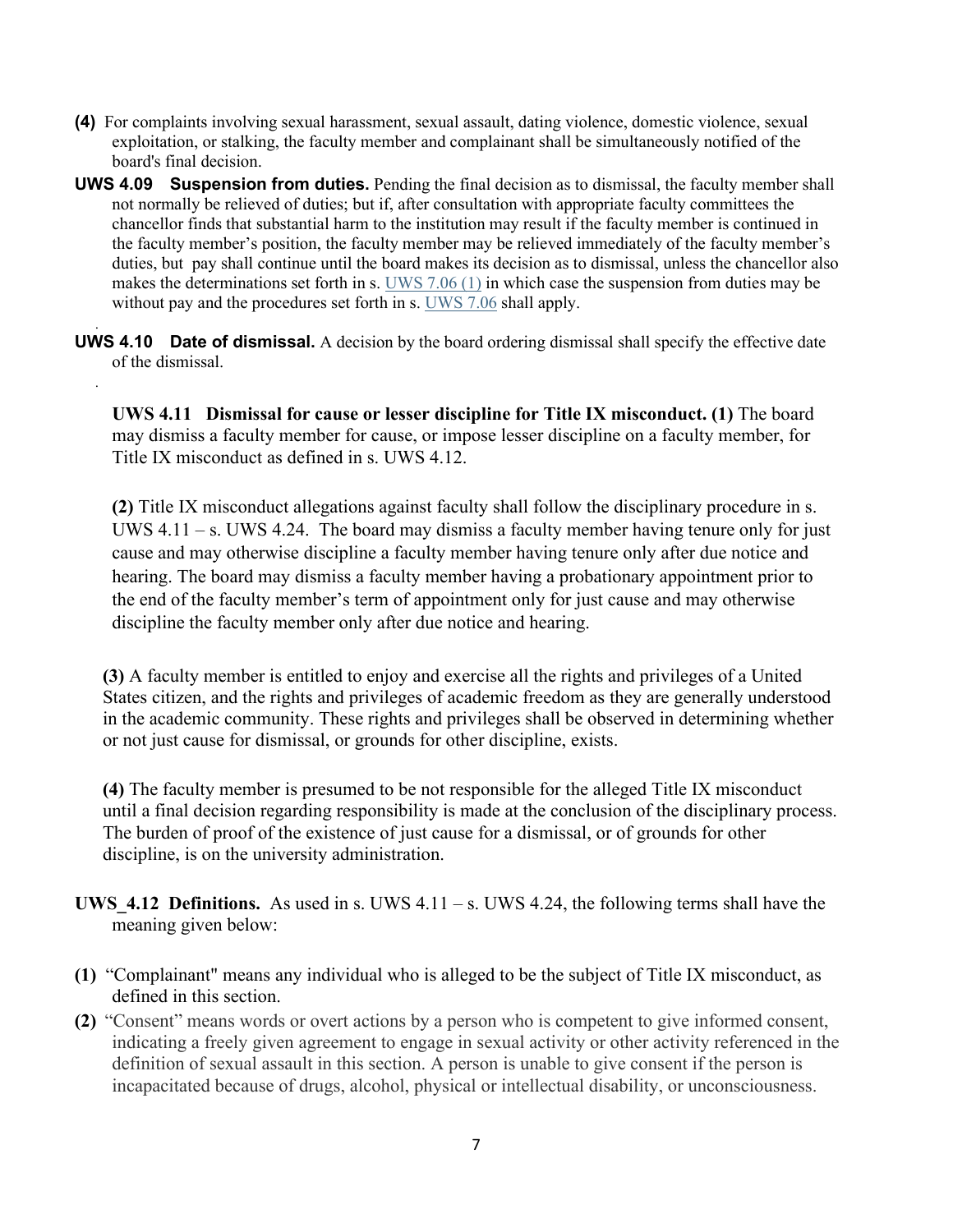- **(3)** "Consult" or "consulting" means thoroughly reviewing and discussing the relevant facts and discretionary issues.
- **(4)** "Dating violence" means violence committed by a person who is or has been in a social relationship of a romantic or intimate nature with the complainant; and where the existence of such a relationship shall be determined based on a consideration of the following factors: the length of the relationship, the type of relationship, and the frequency of interaction between the persons involved in the relationship.
- **(5)** "Domestic violence" means felony or misdemeanor crimes of violence committed by a current or former spouse or intimate partner of the complainant, by a person with whom the complainant shares a child in common, by a person who is cohabitating with or has cohabitated with the complainant as a spouse or intimate partner, by a person similarly situated to a spouse of the complainant under the domestic or family violence laws of Wisconsin, or by any other person against an adult or youth complainant who is protected from that person's acts under the domestic or family violence laws of Wisconsin. (See ss. 813.12(1)(am) and 968.075).
- **(6) "**Education program or activity" means, for purposes of Title IX misconduct only, locations, events, or circumstances at which the university exercised substantial control over both the faculty member and the context in which the misconduct
- occurred, and also includes any building owned or controlled by a student organization that is officially recognized by the university.
- **(7) "**Formal complaint" is, for the purposes of Title IX misconduct only, a document filed by a complainant or signed by the Title IX Coordinator alleging sexual harassment, sexual assault, dating violence, domestic violence, or stalking against a faculty member and requesting that the university investigate the allegations. At the time of filing of the formal complaint, the complainant must be participating in or attempting to participate in an educational program or activity. A formal complaint may be filed in person, by mail, or electronic mail, or any other method designated by the university. A formal complaint must include a physical or digital signature of the complainant or the Title IX Coordinator.
- **(8)** "Incapacitation" means the state of being unable to physically and/or mentally make informed rational judgments and effectively communicate, and may include unconsciousness, sleep, or blackouts, and may result from the use of alcohol or other drugs. Where alcohol or other drugs are involved, evaluation of incapacitation requires an assessment of how the consumption of alcohol and/or drugs affects a person's decision-making ability; awareness of consequences; ability to make informed, rational judgments; and capacity to appreciate the nature and quality of the act; or level of consciousness. The assessment is based on objectively and reasonably apparent indications of incapacitation when viewed from the perspective of a sober, reasonable person.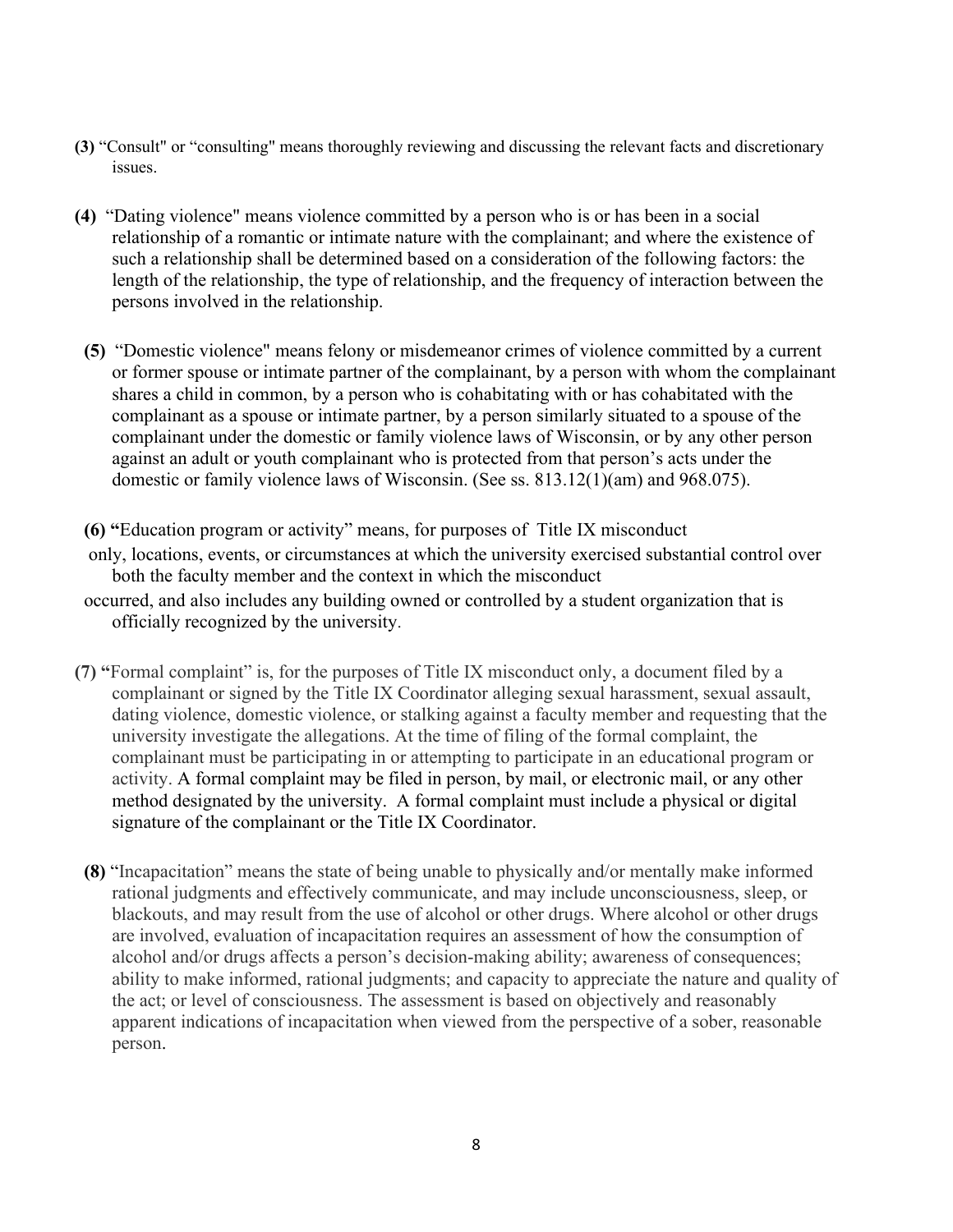- **(9)** "Preponderance of the evidence" means information that would persuade a reasonable person that a proposition is more probably true than not. It is a lower standard of proof than "clear and convincing evidence."
- **(10)** "Respondent" means an individual who has been reported to be the perpetrator of of Title IX misconduct as defined in this section.
- **(11)** "Sexual assault" means an offense that meets the definition of rape, [fondling,](https://www.law.cornell.edu/definitions/index.php?width=840&height=800&iframe=true&def_id=3112f914903fb64936d08c8c15e2ea59&term_occur=999&term_src=Title:34:Subtitle:B:Chapter:VI:Part:668:Subpart:D:668.46) [incest,](https://www.law.cornell.edu/definitions/index.php?width=840&height=800&iframe=true&def_id=5ee45180f812d62eecc4e6aa2a0693b4&term_occur=999&term_src=Title:34:Subtitle:B:Chapter:VI:Part:668:Subpart:D:668.46) or [statutory rape](https://www.law.cornell.edu/definitions/index.php?width=840&height=800&iframe=true&def_id=d378725adf04ddf1e40cd14d6e338cca&term_occur=999&term_src=Title:34:Subtitle:B:Chapter:VI:Part:668:Subpart:D:668.46) as defined below. 20 U.S.C.  $1092(f)(6)(A)(v)$ , 34 CFR 668.46(a).
	- (a) Rape: The penetration, no matter how slight, of the vagina or anus with any body part or object, or oral penetration by a sex organ of the complainant, without the consent of the complainant.

(b) Fondling: The touching of the private body parts of the complainant for the purpose of sexual gratification, without the consent of the complainant, including instances where the complainant is incapable of giving consent because of their age or because of their temporary or permanent mental incapacity.

(c) Incest: Sexual intercourse between persons who are related to each other within the degrees wherein marriage is prohibited by law (See s. 944.06, Stats.)

(d) Statutory Rape: Sexual intercourse with a complainant who is under the statutory age of consent (See s. 948.02, Stats.)

- **(12)** "Sexual harassment" means conduct on the basis of sex that satisfies one or more of the following:
	- a) An employee of the institution conditions the provision of an aid, benefit, or service of the institution directly or indirectly on an individual's participation in unwelcome sexual conduct; Unwelcome conduct of a sexual nature directed towards a student, an employee, or a person participating in a program or activity of the university that, when using the legal "reasonable person" standard: Is so severe, pervasive, and objectively offensive that it effectively denies the person equal access to the institution's education program or activity.
- **(13)** "Stalking" means engaging in a course of conduct directed at the complainant that would cause a reasonable person to fear for their safety or the safety of others; or suffer substantial emotional distress.
- **(14)** "Title IX misconduct" means sexual harassment, sexual assault, stalking, dating violence, or domestic violence as defined in this section.

**UWS\_4.13 Application of Title IX misconduct disciplinary procedure.** This disciplinary procedure for Title IX misconduct will be used only when all of the following requirements are met: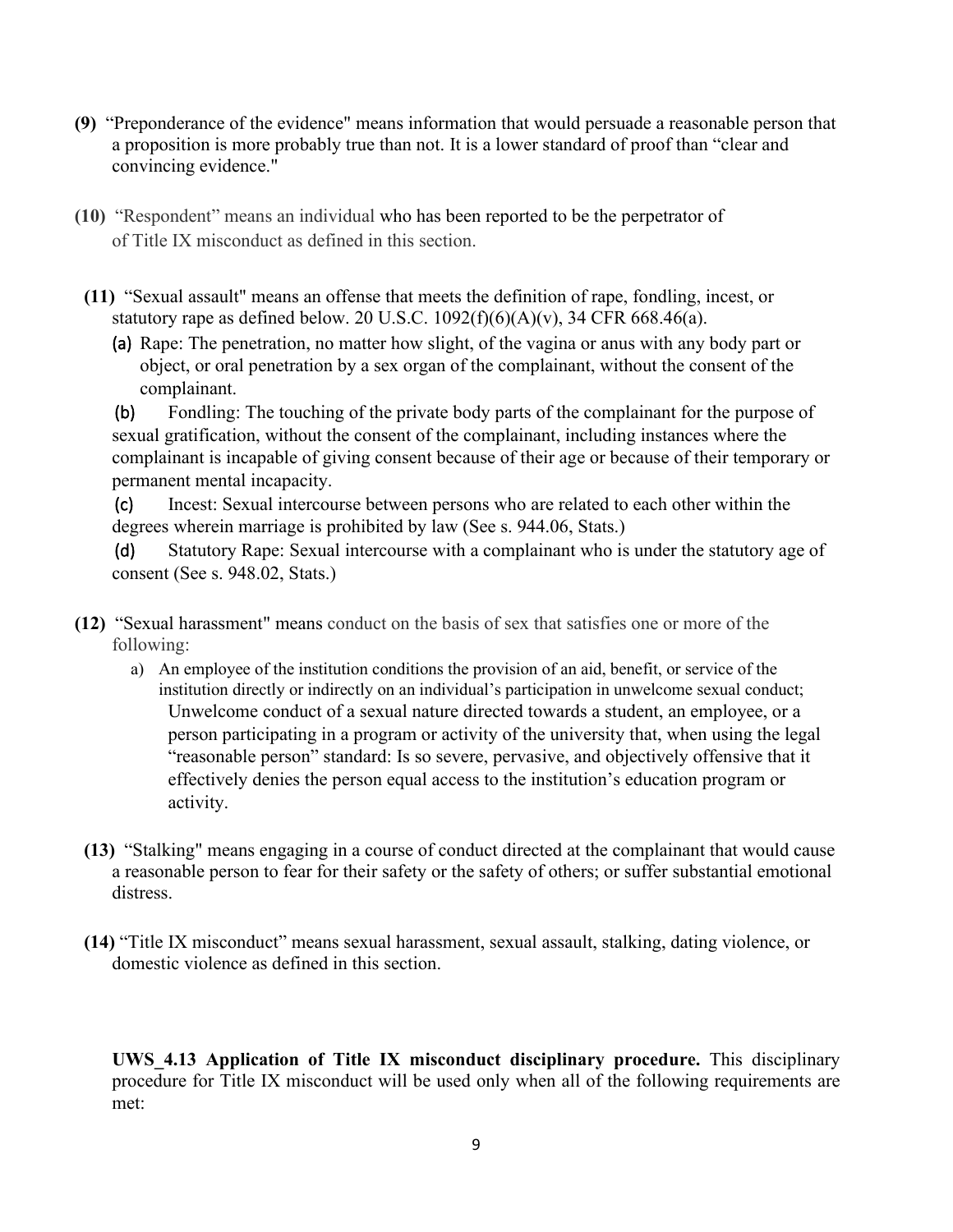**(1)** There is a formal complaint alleging Title IX misconduct on the basis of sex.

**(2)** The conduct occurred in the United States.

**(3)** The conduct occurred within a university education program or activity.

**(4)** The complainant must be participating in or attempting to participate in the education program or activity of the university at the time of filing the complaint.

**(5)** The complainant or Title IX coordinator have submitted a formal complaint.

**UWS 4.14\_ Dismissal of formal Title IX complaint and related appeal. (1)** The university must dismiss a formal complaint consisting of allegations that:

(a) Would not constitute Title IX misconduct if proved;

(b) Did not occur in a university education program or activity; or

(c) Did not involve actions against someone physically located in the United States.

**(2)** The university may dismiss a formal complaint when:

(a) The complainant formally requests in writing to withdraw the formal complaint;

(b) The faculty member is no longer employed by the university; or

(c) Specific circumstances prevent the university from gathering evidence sufficient to reach a determination on the allegations contained in the formal complaint.

**(3)** The university generally shall decide whether to dismiss a formal complaint within 30 days of receipt of the formal complaint, but the university may extend that timeline as necessary. If a formal complaint is dismissed, then the university must provide notice of the dismissal and reasons therefore to the faculty member and complainant in writing.

**(4)** Within 20 days of receipt of the notice of dismissal, the complainant or faculty member may appeal the dismissal by filing a written appeal with the chancellor. The complainant or faculty member may appeal on the following bases:

(a) Procedural irregularity that affected the outcome of the matter;

(b) New evidence that was not reasonably available at the time of the dismissal that could affect the outcome of the matter; or

(c) The university employee making the dismissal decision had a conflict of interest or bias for the faculty member or against the complainant, or against complainants or respondents generally, that affected the dismissal decision.

**(5)** The chancellor shall provide the faculty member and complainant the opportunity to provide a written statement supporting or challenging the dismissal. The chancellor shall simultaneously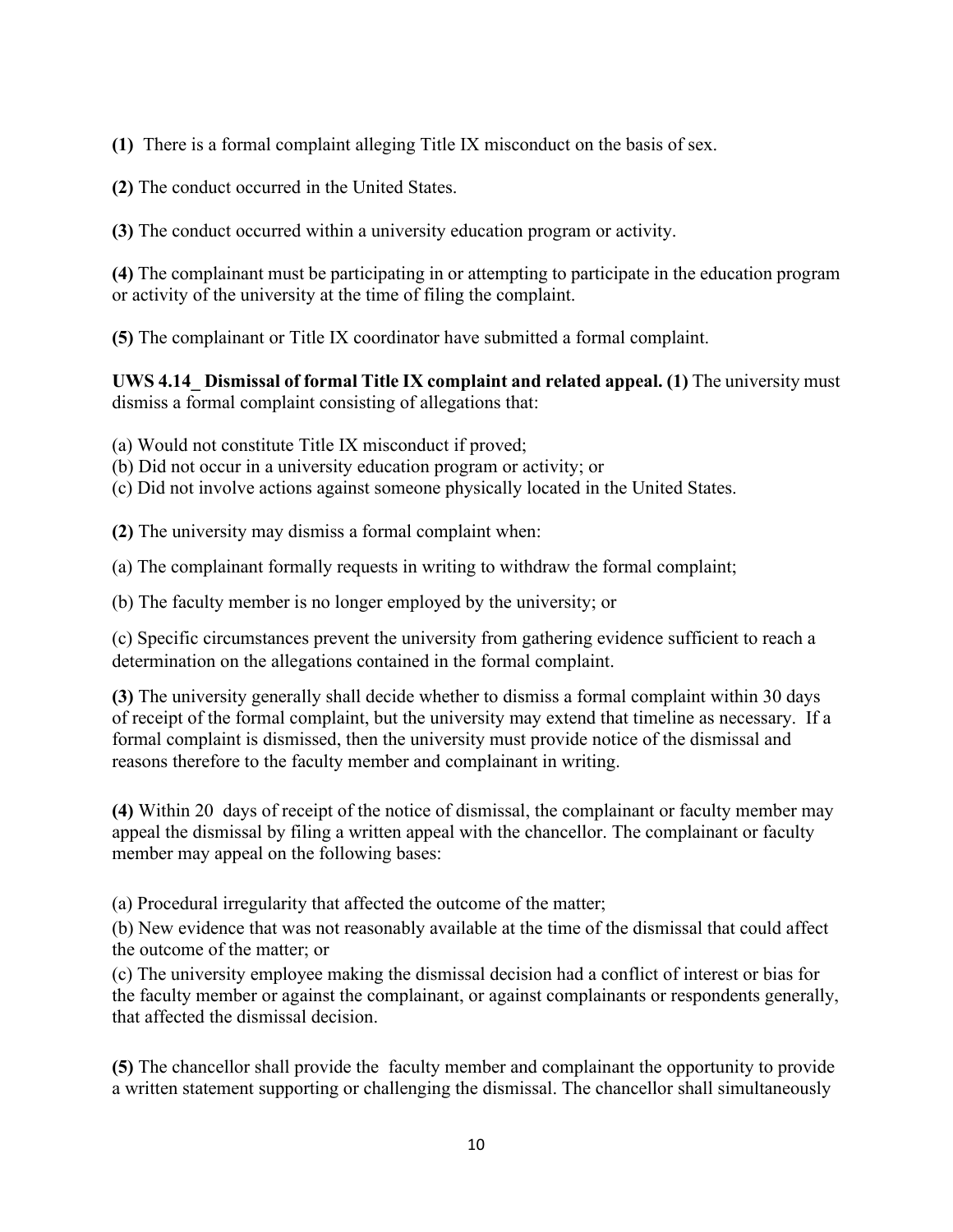issue a decision to the complainant and the faculty member within 30 days of receipt of a written appeal. The chancellor's decision shall include the chancellor's rationale for the decision and shall be final.

**(6)** A Title IX formal complaint does not preclude the university from otherwise pursuing discipline or dismissal against the faculty member under other administrative rules or university policies.

**UWS 4.15 Investigation of Title IX misconduct allegations. (1)** Unless the university dismisses a formal complaint, the university shall appoint an investigator to conduct an investigation of the allegations in the formal complaint.

**(2)** The investigator shall provide the faculty member and the complainant with a notice of investigation. The notice must include:

- (a) The grievance process, including informal resolution options;
- (b) The allegations of Title IX misconduct with sufficient detail for the faculty member to prepare a response to the allegations, including but not limited to, the identity of the complainant as well as the date and location of the incident(s) if available;
- (c) A statement affirming the faculty member is presumed not responsible for the alleged violation;
- (d) The faculty member and complainant have the right to an advisor of their choice;
- (e) The faculty member and complainant have the right to inspect and review the evidence; and
- (f) Information about any code of conduct rules which prohibit the faculty member or the complainant from knowingly making false statements or submitting false information during the disciplinary process.

**(3)**. The faculty member and complainant must receive an amended notice of investigation any time additional charges are added during the course of an investigation. Formal complaints involving more than one complainant or respondent may be consolidated if they arise out of the same facts or circumstances.

**(4)** The university's investigator must:

- (a) Provide both the faculty member and the complainant an equal opportunity to provide witnesses (including fact and expert witnesses) who may be interviewed by the investigator, and other inculpatory and exculpatory evidence;
- (b) Not restrict the ability of either the faculty member or complainant to discuss the allegations under investigation or to gather and present relevant evidence;
- (c) Provide the faculty member and complainant the same opportunity to be accompanied by an advisor of their choice during meetings relating to the investigation but may limit the participation by the advisor so long as those limits are applied equally;
- (d) Provide both the faculty member and the complainant an equal opportunity to inspect and review any evidence obtained as part of the investigation that is directly related to the allegations raised in a formal complaint, including evidence upon which the university does not intend to rely in reaching a determination regarding responsibility, and inculpatory or exculpatory evidence whether obtained from a faculty member,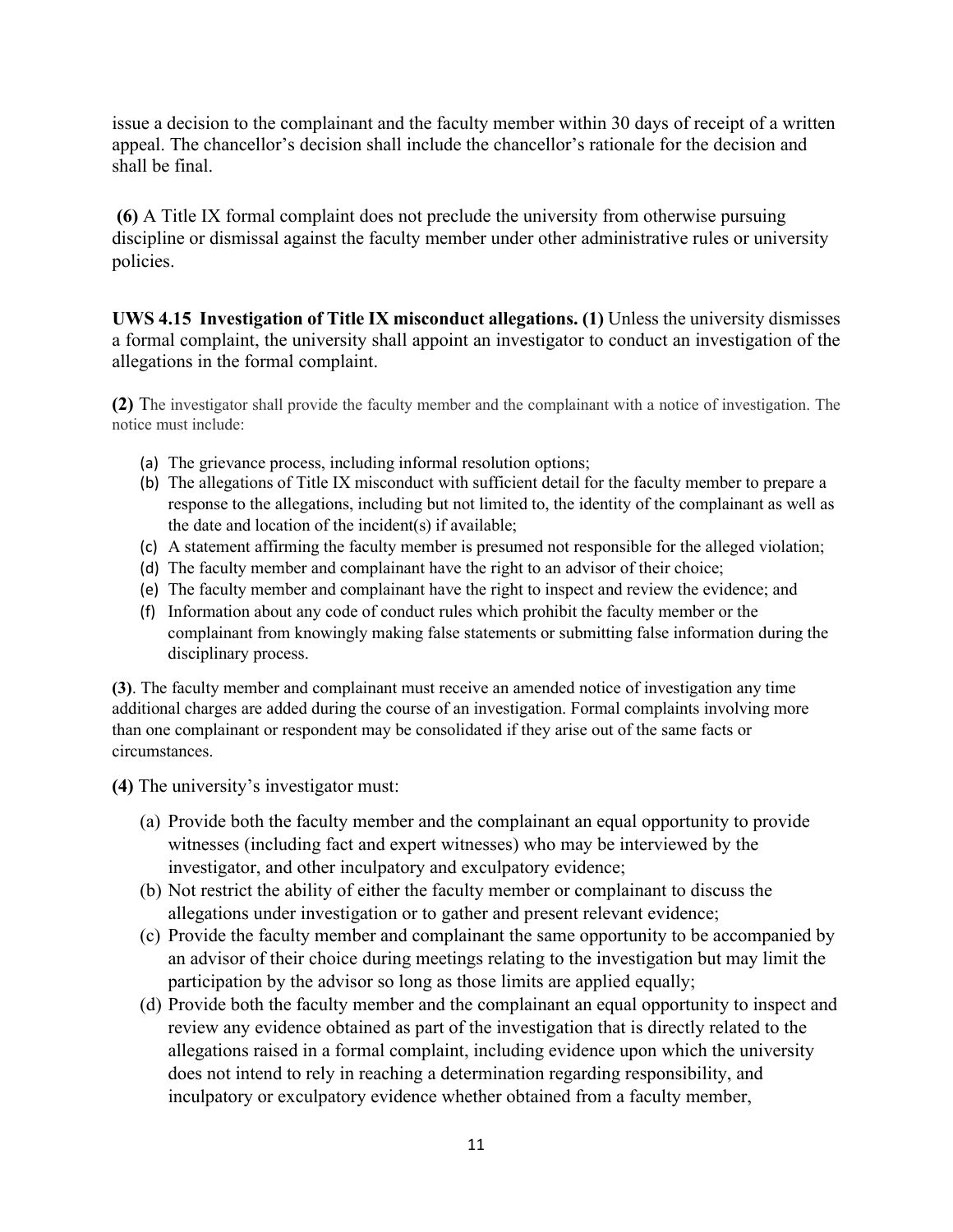complainant, or other source, so that the faculty member and complainant can meaningfully respond to the evidence prior to conclusion of the investigation.

**(5)** As part of its investigation and disciplinary process, the university cannot access, consider, disclose, or otherwise use a faculty member's or complainant's records that are made or maintained by a physician, psychiatrist, psychologist, or other recognized professional or paraprofessional acting in the professional's or paraprofessional's capacity, or assisting in that capacity, and which are made and maintained in connection with the provision of treatment to the faculty member or complainant, unless the university obtains the faculty member's or complainant's voluntary, written consent to do so in relation to the investigation and disciplinary process.

**(6)** The university's investigator generally shall complete the investigation and issue a final investigative report within 90 days of the investigator's appointment. However, the investigator may extend the investigation's time frame where circumstances warrant.

## **UWS 4.16\_ Review of evidence.**

**(1)** Prior to completion of the final investigative report, the investigator must send to the faculty member and complainant and their respective advisors, if any, the evidence gathered during the investigation for inspection and review by the faculty member and the complainant. The evidence may be provided in an electronic format or a hard copy. The evidence provided includes evidence upon which the university does not intend to rely in reaching a determination regarding responsibility, and inculpatory or exculpatory evidence, whether obtained from the faculty member, complainant or other source, to permit the faculty member and complainant to meaningfully respond to the evidence prior to conclusion of the investigation.

(2) The faculty member and the complainant must have at least 10 days to submit a written response to the evidence. The investigator will consider any written responses prior to completion of the final investigative report.

**UWS 4.17\_\_Final investigative report.** The investigator must create a final investigative report that fairly summarizes relevant evidence and send the report to the faculty member and complainant, and their advisors, if any, for their review and response at least 10 days prior to a hearing. The written report shall be delivered simultaneously to the faculty member and complainant. The university shall, upon receipt of the final investigative report, proceed to schedule a live hearing on the matter. A hearing shall be conducted unless both the faculty member and the complainant waive, in writing, the right to such a hearing.

**UWS \_4.18\_ Standing faculty committee and hearing examiner.** (1) The chancellor of each university, in consultation with faculty representatives, shall adopt policies providing for the designation of a Title IX misconduct hearing examiner ("hearing examiner). A hearing examiner shall be selected by the chancellor pursuant to these policies to hear faculty dismissal and discipline cases. Additionally, the faculty of each university shall provide a standing committee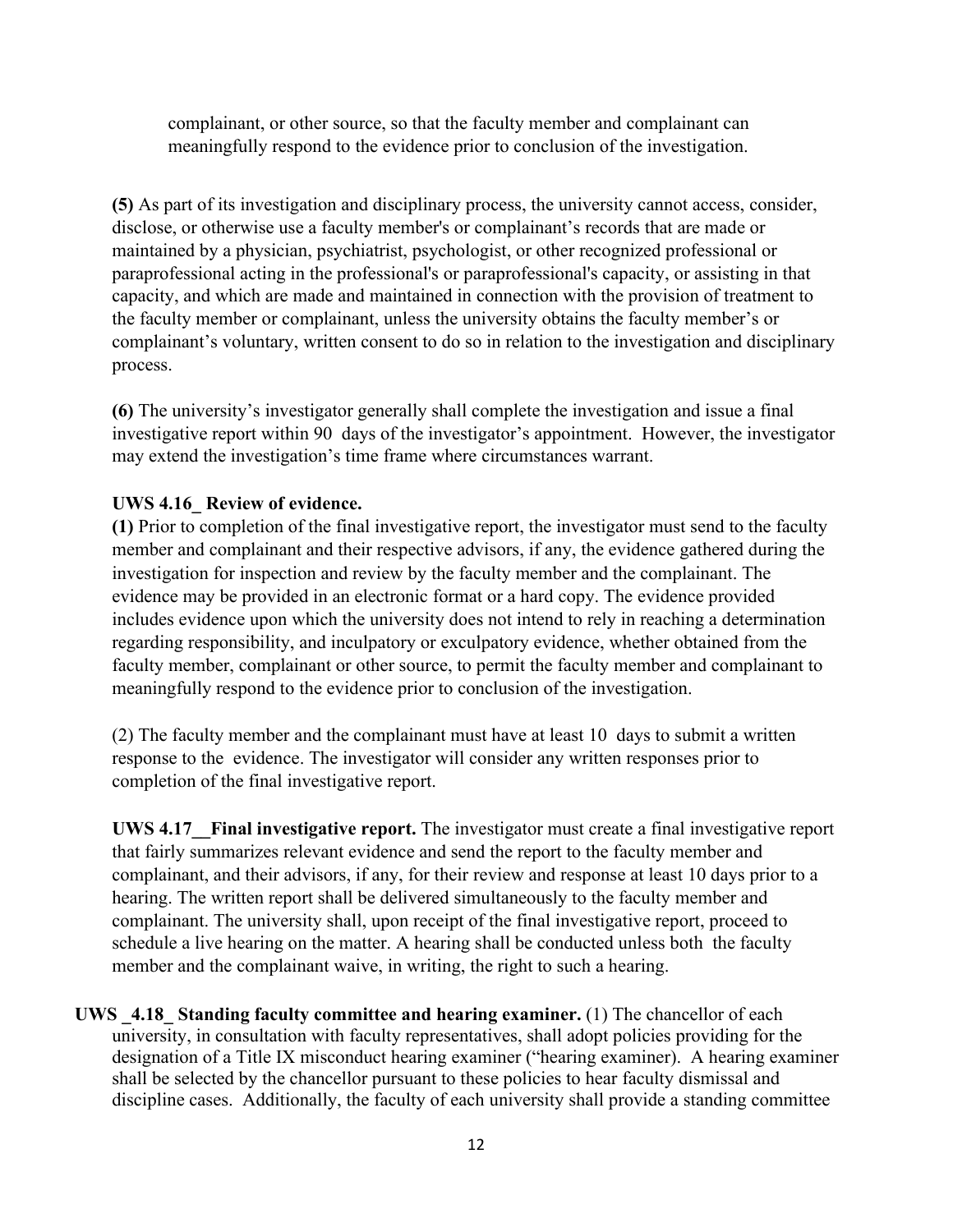("hearing committee") charged with hearing faculty dismissal and discipline cases. The chancellor shall appoint the presiding member of the hearing committee, who may be a hearing examiner. The university shall decide whether the matter will be heard by a hearing examiner or a hearing committee.

**(2)** The hearing committee or the hearing examiner shall conduct the hearing, make a verbatim record of the hearing, and transmit such record along with factual findings and decision to the chancellor. The hearing shall be held not later than 45 days after completion of the final investigative report except that this time limit may be extended by the hearing committee or the hearing examiner.

- **UWS 4.19\_ Hearing process. (1)** A fair hearing for a faculty member against whom dismissal or other discipline is sought shall include the following:
- **(a)** Service of written notice of a live hearing on the allegations in the formal complaint at least 10 days prior to the hearing;
- **(b)** A right to the names of witnesses and of access to documentary and other evidence upon the basis of which dismissal or other discipline is sought;
- **(c)** A right for the complainant and faculty member to be heard on their own behalf;
- **(d)** A right to an advisor, counsel, or other representatives, and to offer witnesses. The faculty member's or complainant's advisor or counsel may ask all witnesses relevant questions and follow-up questions, including those challenging credibility. Credibility determinations, however, may not be made based on a person's status as a complainant, respondent, or witness. If the faculty member or complainant does not have an advisor, the university shall provide the faculty member or the complainant, without charge, an advisor of the university's choice to conduct cross-examination on behalf of the faculty member or complainant. The advisor may be an attorney;
- **(e)** A right to confront and cross-examine adverse witnesses. Cross examination must be conducted directly, orally, and in real time by the faculty member's or complainant's advisor. The faculty member and the complainant shall not be permitted to personally conduct cross examination. If the faculty member, the complainant, or a witness does not submit to cross-examination at the hearing, the hearing committee or the hearing examiner must not rely on any statement of the faculty member, complainant, or witness in reaching its findings and recommendations. However, the hearing committee or hearing examiner shall not draw a negative inference in reaching its findings and recommendations based solely on the absence of a faculty member, complainant, or witness from the hearing or refusal to answer cross-examination or other questions;
- **(f)** A verbatim record of all hearings, which might be a sound recording, made available at no cost for inspection and review;
- **(g)** Written findings of fact and recommendations based on the hearing record. The written findings of fact and recommendations must include:

1. Identification of the allegations potentially constituting Title IX misconduct;

2. A description of the procedural steps taken from the receipt of the formal complaint through the hearing committee's or hearing examiner's completion of written findings and recommendations, including any notifications to the faculty member and the complainant,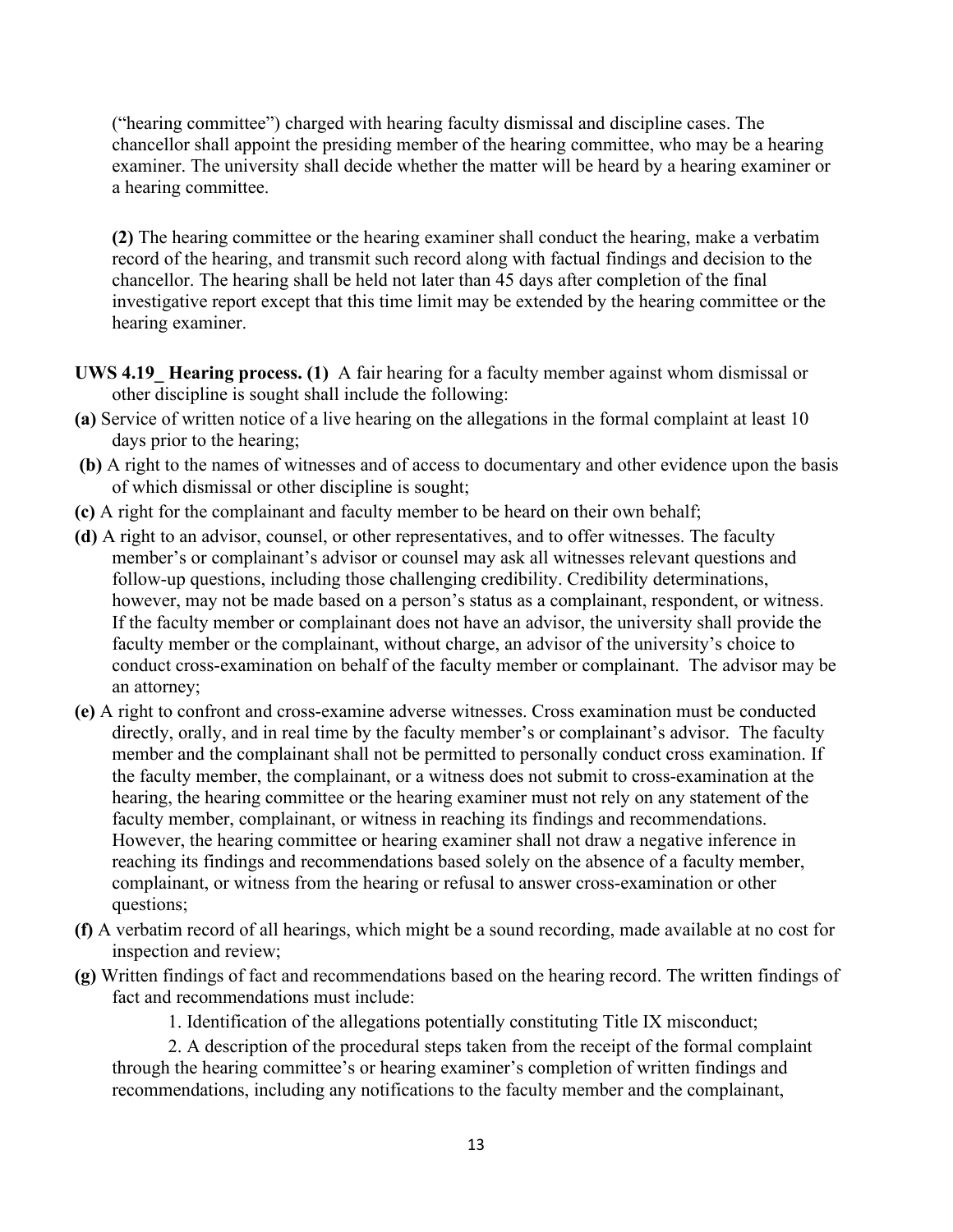interviews with the faculty member, the complainant, and witnesses, site visits, methods used to gather evidence, and hearings held;

3. Conclusions regarding the application of the university's conduct rules and policies to the facts; a statement of, and rationale for, the result as to each allegation, including a recommendations regarding responsibility, any disciplinary sanction recommended to be imposed, and whether remedies designed to restore or preserve equal access to the university's educational program or activity will be provided to the complainant; and

4. The university's procedures and permissible bases for the complainant and faculty member to appeal.

- **(h)** Admissibility of evidence governed by s. [227.45 \(1\)](http://docs.legis.wisconsin.gov/document/statutes/227.45(1)) to [\(4\),](http://docs.legis.wisconsin.gov/document/statutes/227.45(4)) Stats. Only relevant questions may be asked of the faculty member, the complainant, and any witnesses. The hearing committee or hearing examiner shall determine whether a question is relevant and explain the decision to exclude a question as not relevant. Questions and evidence about the complainant's sexual predisposition or prior sexual behavior are not relevant, unless such questions or evidence are offered to prove that someone other than the faculty member committed the conduct alleged by the complainant, or unless the questions or evidence concern specific incidents of the complainant's prior sexual behavior with the faculty member and are offered to prove consent;
- **(i)** Upon the faculty member's or complainant's request, the university shall provide for the hearing to occur with the faculty member and complainant located in separate rooms with technology enabling the hearing committee or hearing examiner, the faculty member, and the complainant to simultaneously see and hear witnesses answering questions.
- **(2)** The complainant shall have all the rights provided to the faculty member in sub. [\(1\) \(a\)](http://docs.legis.wisconsin.gov/document/administrativecode/UWS%204.05(1)(a)) to [\(i\).](http://docs.legis.wisconsin.gov/document/administrativecode/UWS%204.05(1)(h))
- **UWS 4.20\_ Procedural guarantees. (1)** Any hearing held shall comply with the requirements set forth in the preceding section. The following requirements shall also be observed:
- **(a)** The burden of proof of the existence of just cause to support dismissal, or of grounds to support other discipline, is on the university administration;
- **(am)** The standard of proof shall be a preponderance of the evidence;
- **(b)** No faculty member who participated in the investigation of a formal complaint, or who is a material witness, shall be qualified to sit on the hearing committee addressing that complaint. No university employee or other person who participated in the investigation of a formal complaint, or who is a material witness, shall be qualified to serve as the hearing examiner addressing that complaint;
- **(c)** The hearing shall be closed unless the faculty member or the complainant requests an open hearing, in which case it shall be open (see subch. [V](http://docs.legis.wisconsin.gov/document/statutes/subch.%20V%20of%20ch.%2019) [of ch. 19,](http://docs.legis.wisconsin.gov/document/statutes/subch.%20V%20of%20ch.%2019) Stats., Open Meeting Law);
- **(d)** The hearing committee may, on motion of the complainant or the faculty member, disqualify any one of its members for cause by a majority vote. If one or more of the hearing committee members disqualify themselves or are disqualified, the remaining members may select a number of other members of the faculty equal to the number who have been disqualified to serve, except that alternative methods of replacement may be specified in the rules and procedures adopted by the faculty establishing the standing committee under this rule;
- **(e)** The hearing committee or the hearing examiner shall not be bound by common law or statutory rules of evidence and may admit evidence having reasonable probative value but shall exclude immaterial, irrelevant, or unduly repetitious testimony, and shall give effect to recognized legal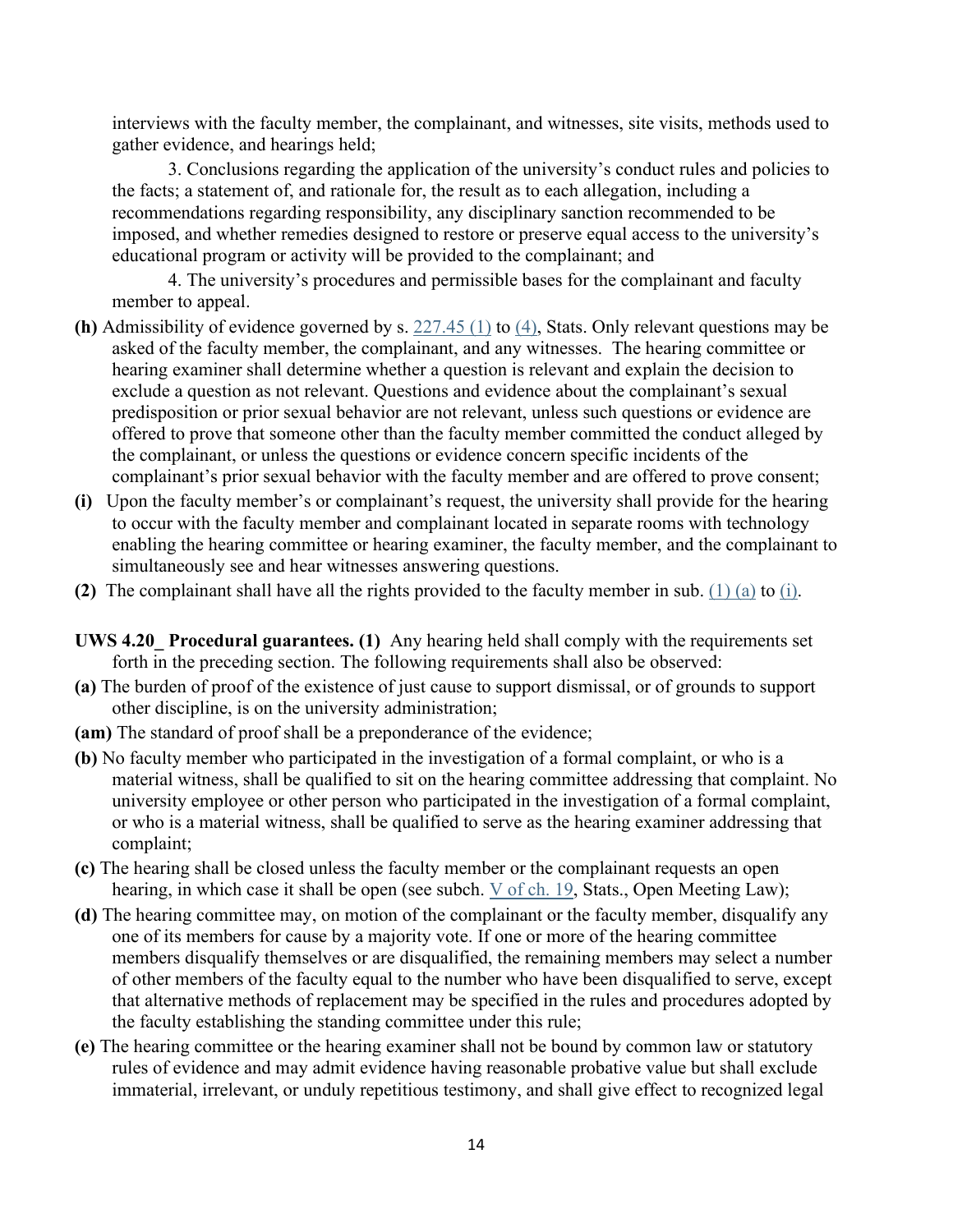privileges unless the person holding the privilege has waived it. The hearing committee or the hearing examiner shall follow the evidentiary rules in s. UWS 4.19(1)(h);

- **(f)** If the hearing committee requests, the chancellor shall provide legal counsel after consulting with the hearing committee concerning its wishes in this regard. The function of legal counsel shall be to advise the hearing committee, consult with them on legal matters, and such other responsibilities as shall be determined by the hearing committee within the provisions of the rules and procedures adopted by the faculty of the institution in establishing the standing faculty committee under this policy;
- **(h)** Nothing in this section shall prevent the settlement of cases by mutual agreement between the university administration, the complainant, and the faculty member;
- **(i)** Delay or adjournment of the hearing for good cause may be granted. Good cause includes:
	- 1. The need to investigate evidence as to which a valid claim of surprise is made;
	- 2. To ensure the presence of the faculty member or the complainant, an advisor, or a witness;
	- 3. To provide language assistance or accommodation of disabilities; and
	- 4. To accommodate concurrent law enforcement activity.
- **UWS 4.21\_ Findings and recommendations to the chancellor.** The hearing committee or hearing examiner shall simultaneously send to the chancellor, to the complainant, and to the faculty member concerned, within 30 days after the conclusion of the hearing, or otherwise as soon as practicable, a verbatim record of the testimony and a copy of its factual findings and recommendations.
- **UWS 4.22 Chancellor's decision. (1)** Within 20 days after receipt of the record and findings and recommendations from the hearing committee or the hearing examiner the chancellor shall review those materials and afford the faculty member and the complainant an opportunity to discuss them. The chancellor's decision shall be based on the record created before the hearing committee or the hearing examiner. The chancellor shall prepare a written decision within 20 days after completing the meetings with the faculty member and the complainant, unless the chancellor's proposed decision differs substantially from the recommendations of the hearing committee or hearing examiner. If the chancellor's proposed decision differs substantially from those recommendations, the chancellor shall promptly consult the hearing committee or the hearing examiner and provide the committee or the hearing examiner with a reasonable opportunity for a written response prior to making a decision.

**(2)** The chancellor may adopt the hearing committee or hearing examiner's findings and recommendations as the chancellor's decision. The chancellor shall explain in the decision any substantial differences from those findings and recommendations.

**(3)** The chancellor's decision shall be simultaneously sent to the faculty member concerned, the complainant, and to the hearing committee or the hearing examiner The chancellor's decision also shall be submitted through the president of the system to the board, accompanied by a copy of the hearing committee's or hearing examiner's findings and recommendations. The chancellor's decision and the findings and recommendations shall be forwarded through the president of the system to the board for its review.